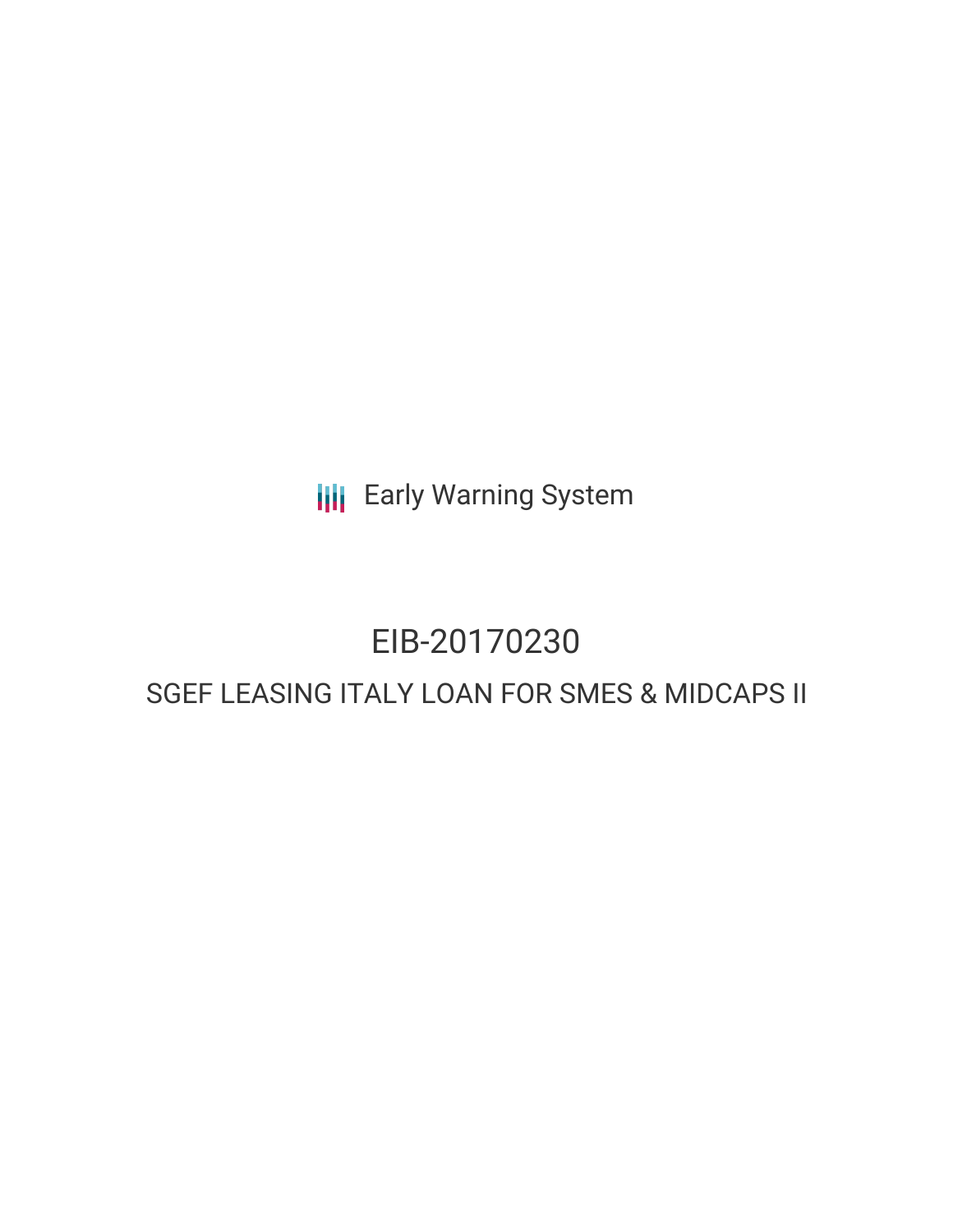### **Quick Facts**

| <b>Countries</b>               | Italy                                               |
|--------------------------------|-----------------------------------------------------|
| <b>Financial Institutions</b>  | European Investment Bank (EIB)                      |
| <b>Status</b>                  | Proposed                                            |
| <b>Bank Risk Rating</b>        | U                                                   |
| <b>Borrower</b>                | FRAER LEASING SPA, SG LEASING SPA, SOCIETE GENERALE |
| <b>Sectors</b>                 | Finance, Industry and Trade                         |
| <b>Investment Amount (USD)</b> | \$179.00 million                                    |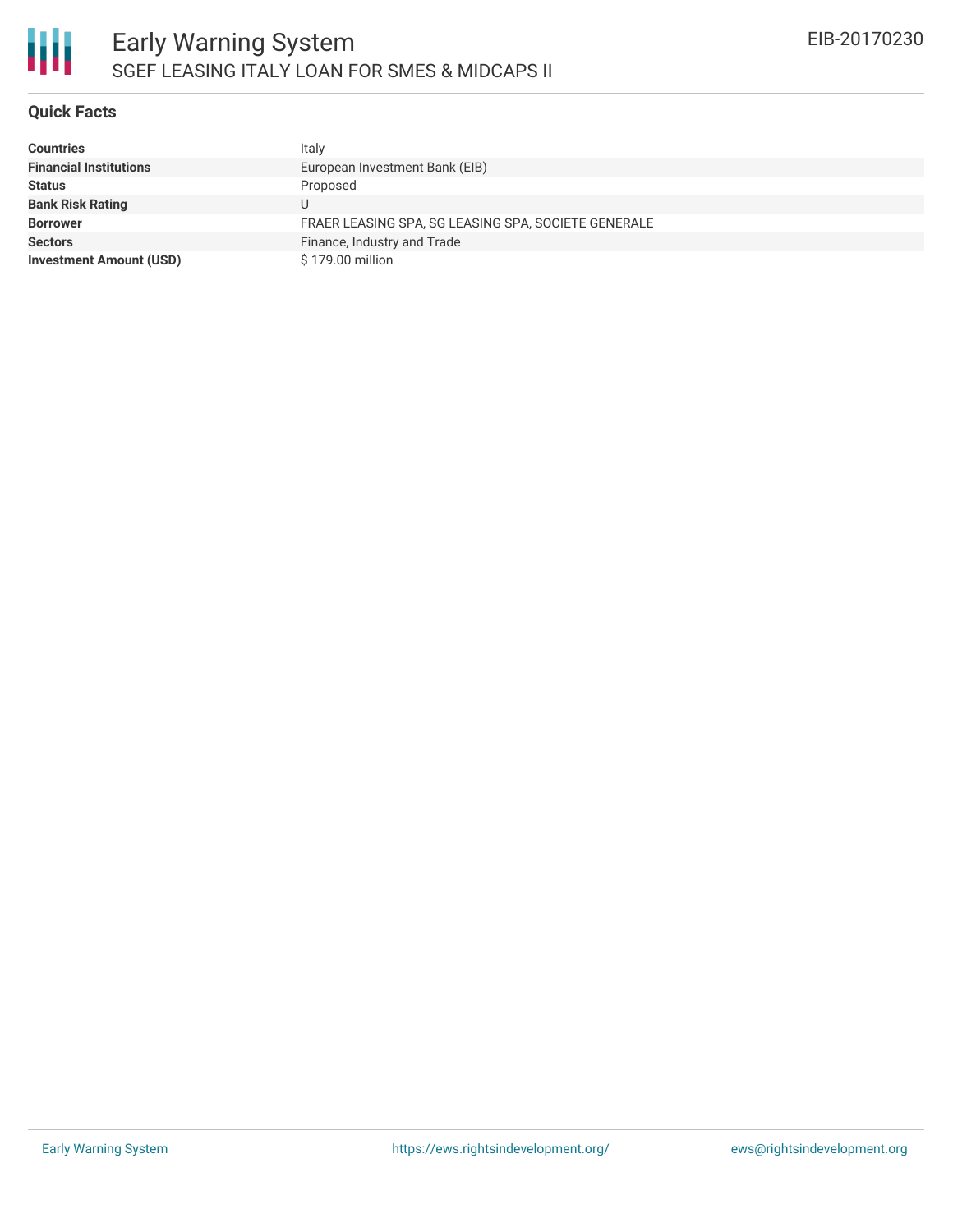

### **Project Description**

This project involves a dedicated EIB Loan to finance small and medium-sized enterprise (SME) investments via leasing mainly in Italy under the EU Programme Loan for SMEs and Mid-caps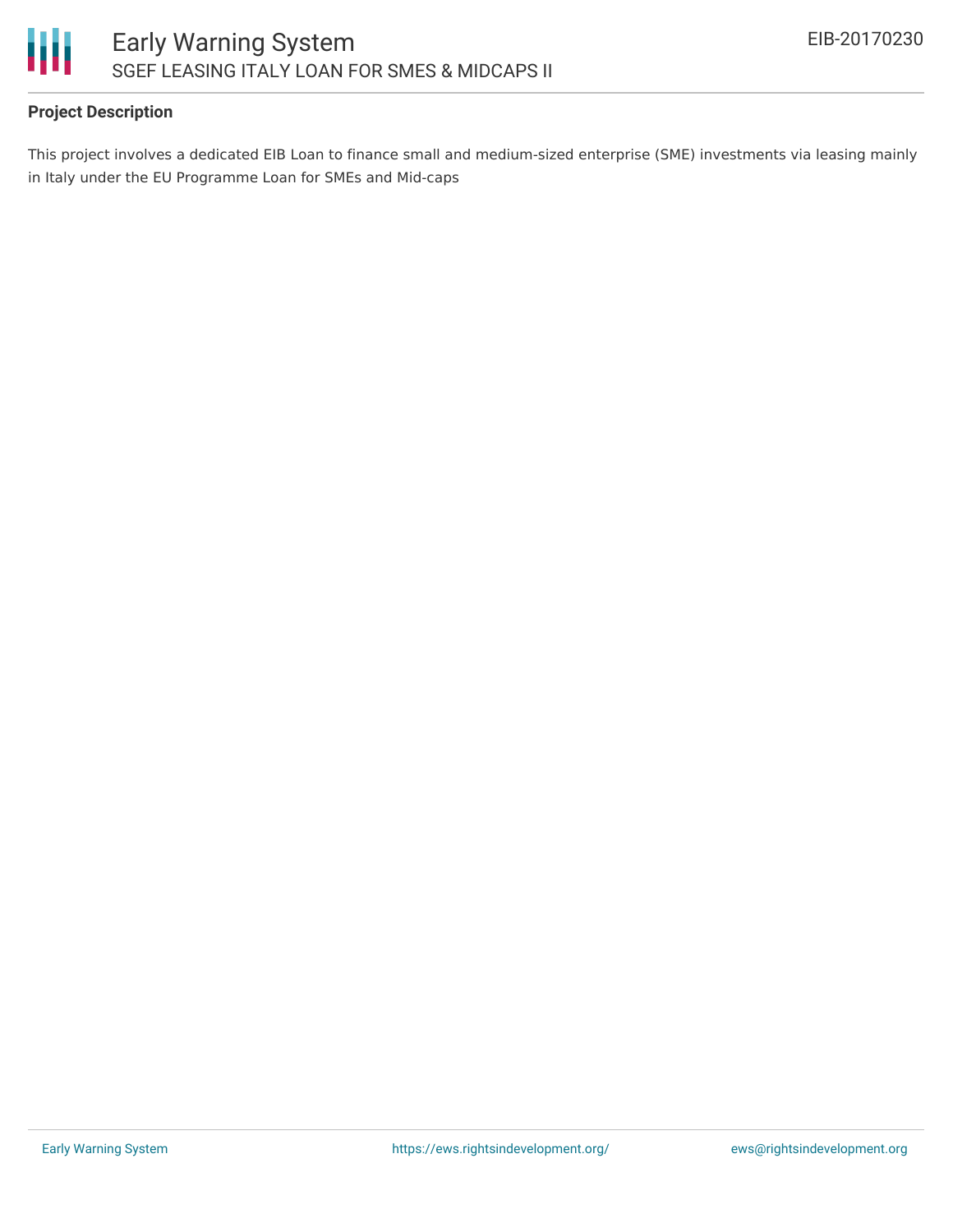

#### **Investment Description**

European Investment Bank (EIB)